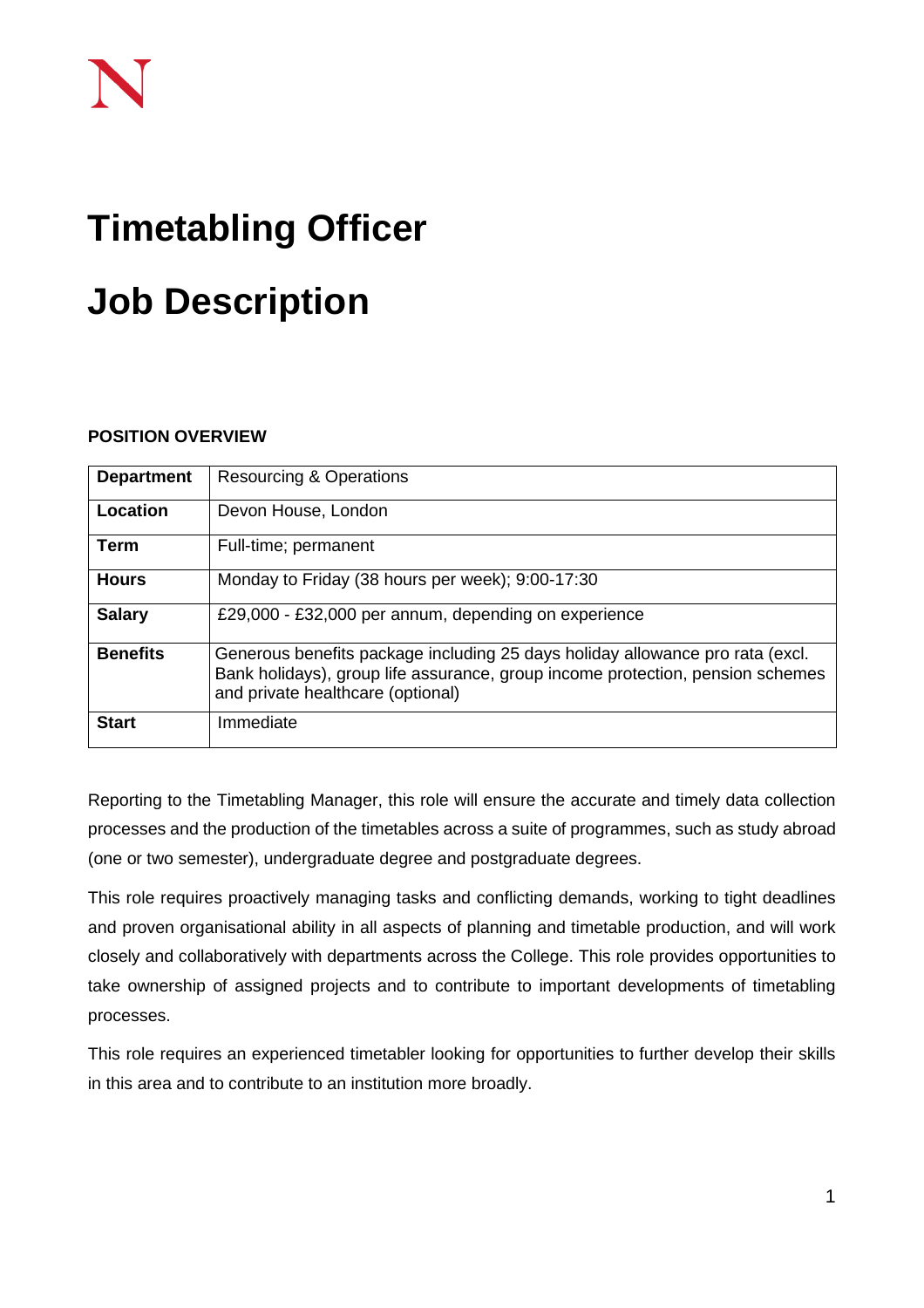# **Duties and Responsibilities**

- To be involved with planning, production and delivery of the Colleges academic timetable, including classes, co-curriculars and extra-curricular activities
- To support the development of the timetabling function and contribute to the improvement of the timetabling processes
- To use the timetable database Celcat and make full use of its functionality to produce the best timetable solution and service for staff and students
- To devise the student groups in Celcat, maintaining these whilst proactively checking for student clashes, conflicts and problem solving as required
- To ensure the timetable data collection processes is efficient and the data used for timetabling is accurate and up to date
- To ensure the most appropriate spaces are allocated for teaching
- To be involved with data quality checks and reporting
- To ensure class registers are up to date in Celcat
- To be proactive in collaborating with other departments within the College in matters relating timetabling and scheduling
- To provide advice and support to students and staff on their timetables including providing group and one to one training sessions
- To work closely with other departments across the Collage to schedule the Freshers and Orientation timetables
- Ensure that College protocols and policies in relation to timetables are adhered to.
- Monitor the use of timetabled and other College space and contribute to space management activities

#### **Other Duties**

- Providing support (including cover support) to the wider resourcing department during busy periods and appropriate to skillset, and undertaking other duties as assigned by management.
- Foster a positive work environment with a good team spirit, including the wider professional departments, with quality student services and student experience at the